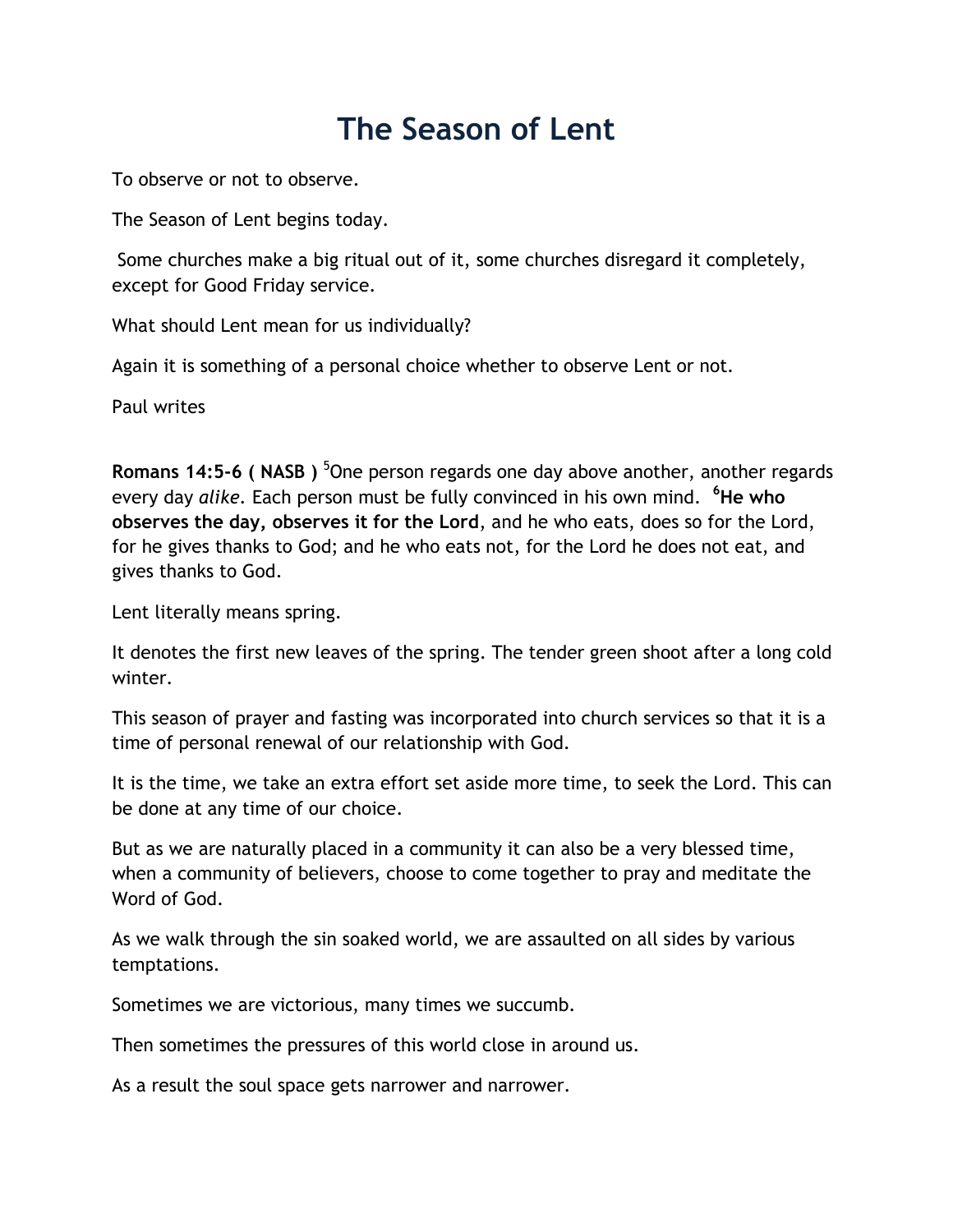The early love slowly slips out of our relationship with God. We still minister, we still preach, we still read the Bible.

But somewhere something had slipped out .

Some of us might not have even realised that something has gone out of our lives , like Samson

**Judges 16:20 ( NASB )** <sup>20</sup>Samson awoke from his sleep and said, "I will go out as at other times and shake myself free." **But he did not know that the LORD had departed from him.**

Yet our God is a God of compassion slow to anger abounding in grace.

But when we sift our hearts and see something is missing, we need to ask the Lord to revive us.

The Lord is more than willing to fill us again, to revive us, to put His joy in our lives.

But do we take the time, to sit in His presence, just me and Him alone and plead,

Psalms 85:6-7 ( NKJV ) <sup>6</sup> Will You not revive us again,

 That Your people may rejoice in You? 7 Show us Your mercy, LORD, And grant us Your salvation.

The Lord's Promise is there for sure for all of us

## **Malachi 3:7 ( NKJV )** <sup>7</sup>

 Return to Me, and I will return to you," Says the LORD of hosts.

We all are in need of grace

We all are in need of cleansing

We all are in need of more grace and more cleansing.

Let us return to the Lord